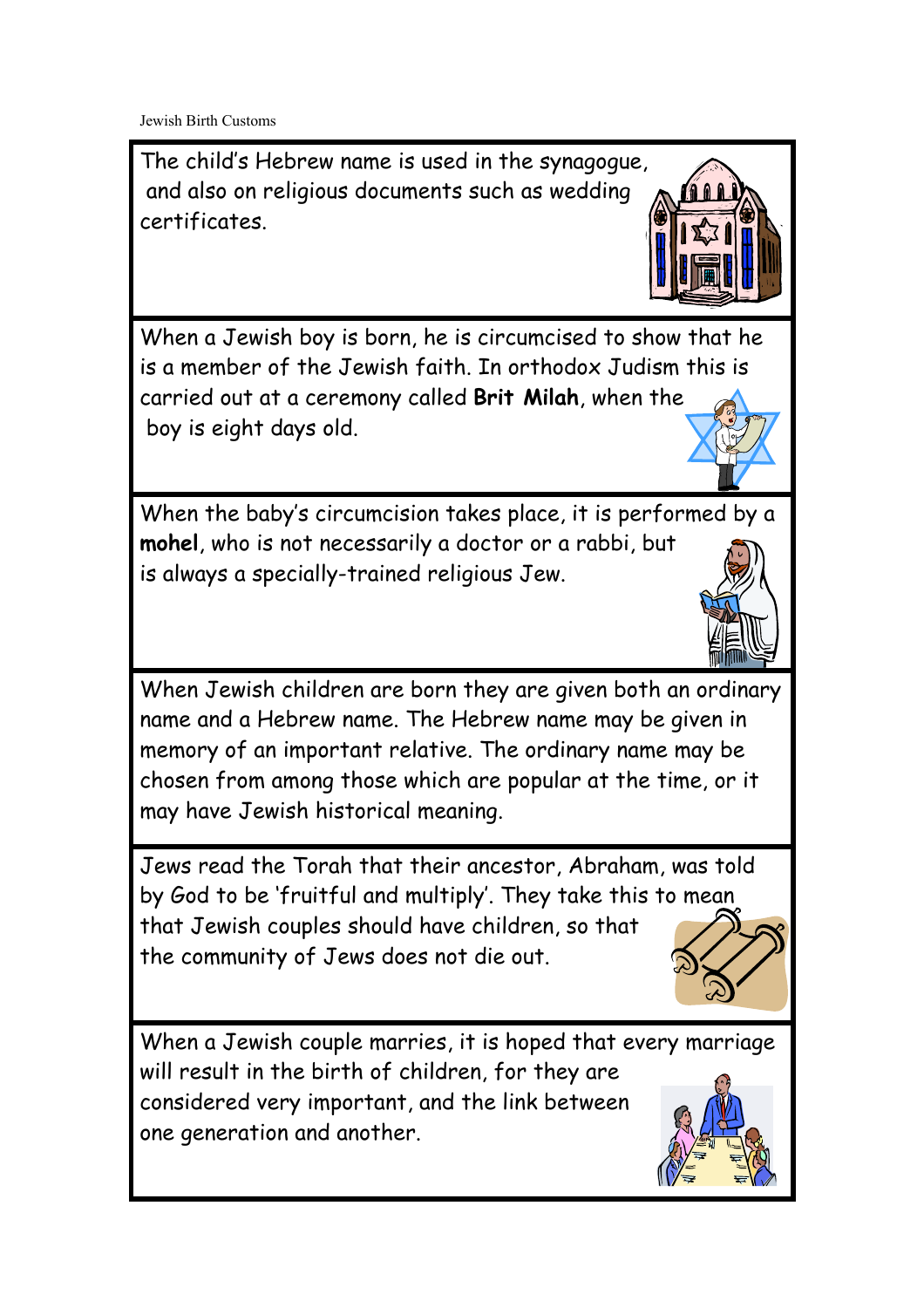Christian Birth Customs

When a baby is to be baptised, the child's parents choose people to be godparents. Although godparents do not look after their godchildren by feeding or clothing them, they do help to support the spiritual needs of the child.

Christians believe that humans are born with sin. Baptism is a Christian symbol for washing away this natural sin so that a person can start again. This can happen at any age.

When Christian babies are born they are blessed by a priest. This is the way that Christian parents show that they want to bring their baby up in a Christian way.

A baptism is a time when the baby's family promise to bring the baby up in a Christian way.

Often gifts are brought for the newborn baby. Although any gifts to support the baby are acceptable, it is usual to try and give gifts that will last. This is why silver is a popular gift.

When a baby is baptised (or christened) it is given a Christian name (also known as a first name).







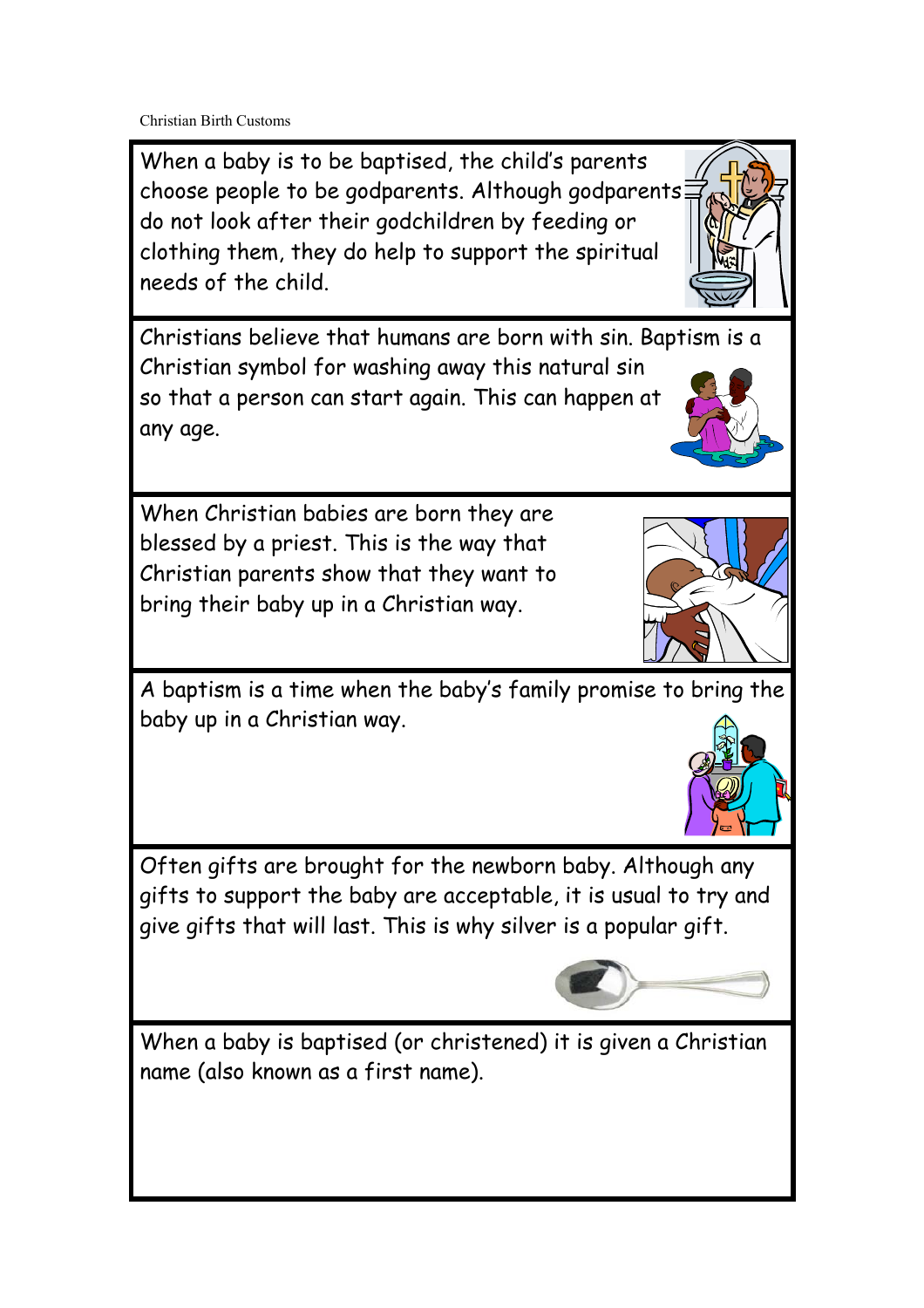Hindu Birth Customs

Hindus believe that human souls come from Brahman and that Brahman is everything in the universe. They hope that, after a long journey through many lives, their souls will go back to Brahman. Each birth is a step along the way.

Hindus wash a new baby and then write a special word, AUM, or OM on its tongue with a golden pen dipped in honey.

When the baby is born, it is welcomed into the world with a short ceremony. The priest or one of the family whispers special prayers into the baby's ear and a mixture of honey and ghee is placed on its tongue. The house may be decorated with strings of leaves from special trees to mark the happy event.

For Hindus the path of life begins even before a person is born. There are a number of steps along the path which are marked by ceremonies, called **samskaras**. There are 16 altogether. More than half take place before the child's first birthday. This is to make sure that it has a good start.

The naming ceremony usually takes place ten days after the baby is born. The baby's horoscope is cast at the same time, based on the exact minute the baby was born. The priest often chooses the letter that the name will start with, based on the horoscope.

The arrival of a baby in a Hindu home is a big occasion. Preparations are likely to include special ceremonies performed before the baby is born for the welfare of the mother and child.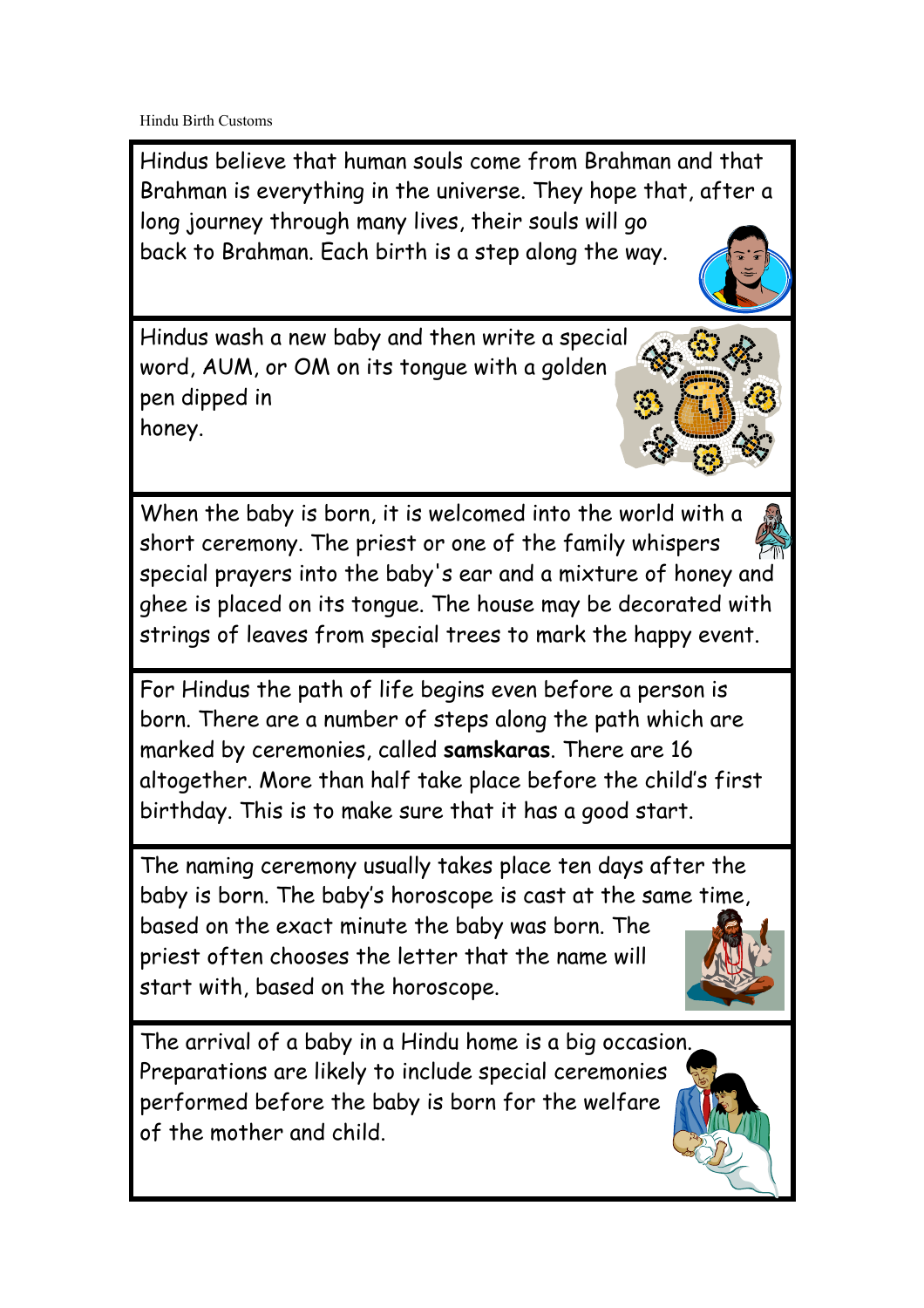Muslim Birth Customs

Muslims give the baby something sweet to taste. If a baby is born in hospital, the family hold a ceremony when it arrives home. Honey or sugar is put on the baby's tongue and a prayer is said. **HONE** 

One way in which Muslims thank God for a baby is to give gifts to those in need. Muslims believe there are five rules in life that must be obeyed. Giving to people in need is one of those rules.

Soon after a Muslim baby has been born its hair is shaved for the name-giving ceremony. It is customary to give the same amount of silver as the weight of hair. Of course, the hair does not weigh very much and usually the parents give more than that.

After the name-giving ceremony, the family hold a feast. In Muslim countries, if the baby is a boy they kill two goats for the feast. If it is a girl they kill one. They invite friends and neighbours to share the meat, but one third of it should be given to the poor.

Soon after a Muslim baby is born, probably on the seventh day, they prepare it for the Auiqah name-giving ceremony, by washing it and shaving it's head. Like Jews, Muslims circumcise boy babies. This is done because they believe it is cleaner.

Muslims sometimes take names from the family of Mohammed. Some Muslims as their leader (called the Imam), to choose the child's name. He chooses names with a meaning to remind Muslims of their faith.